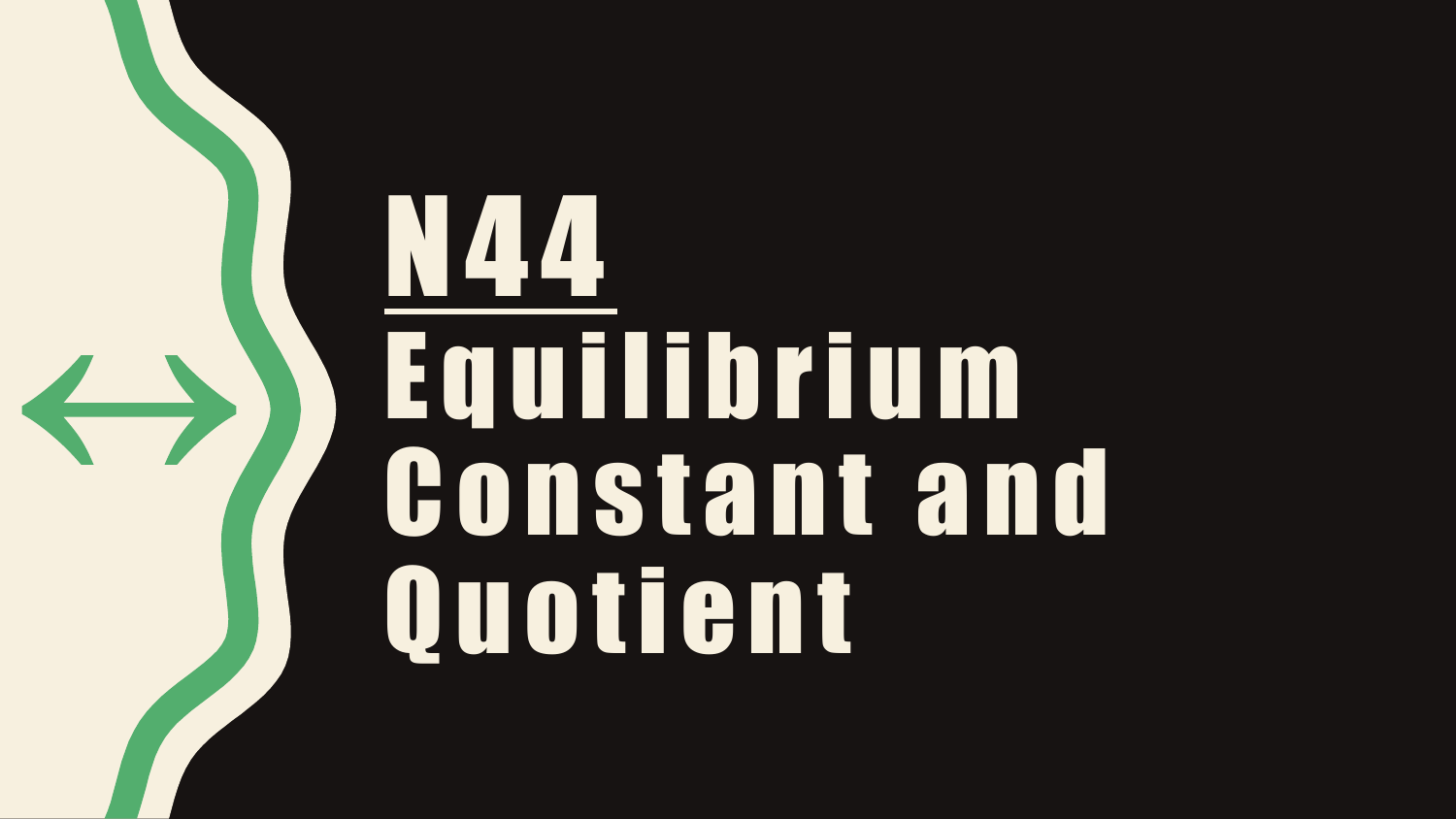### PRODUCT OR REACTANT FAVORED?

Once equilibrium is reached, you may have more products present, or you may have more

reactants present.

**Product Favored Reactant Favored** Reactants <del>Sault</del> Products Reactants <del>Sault</del>s Products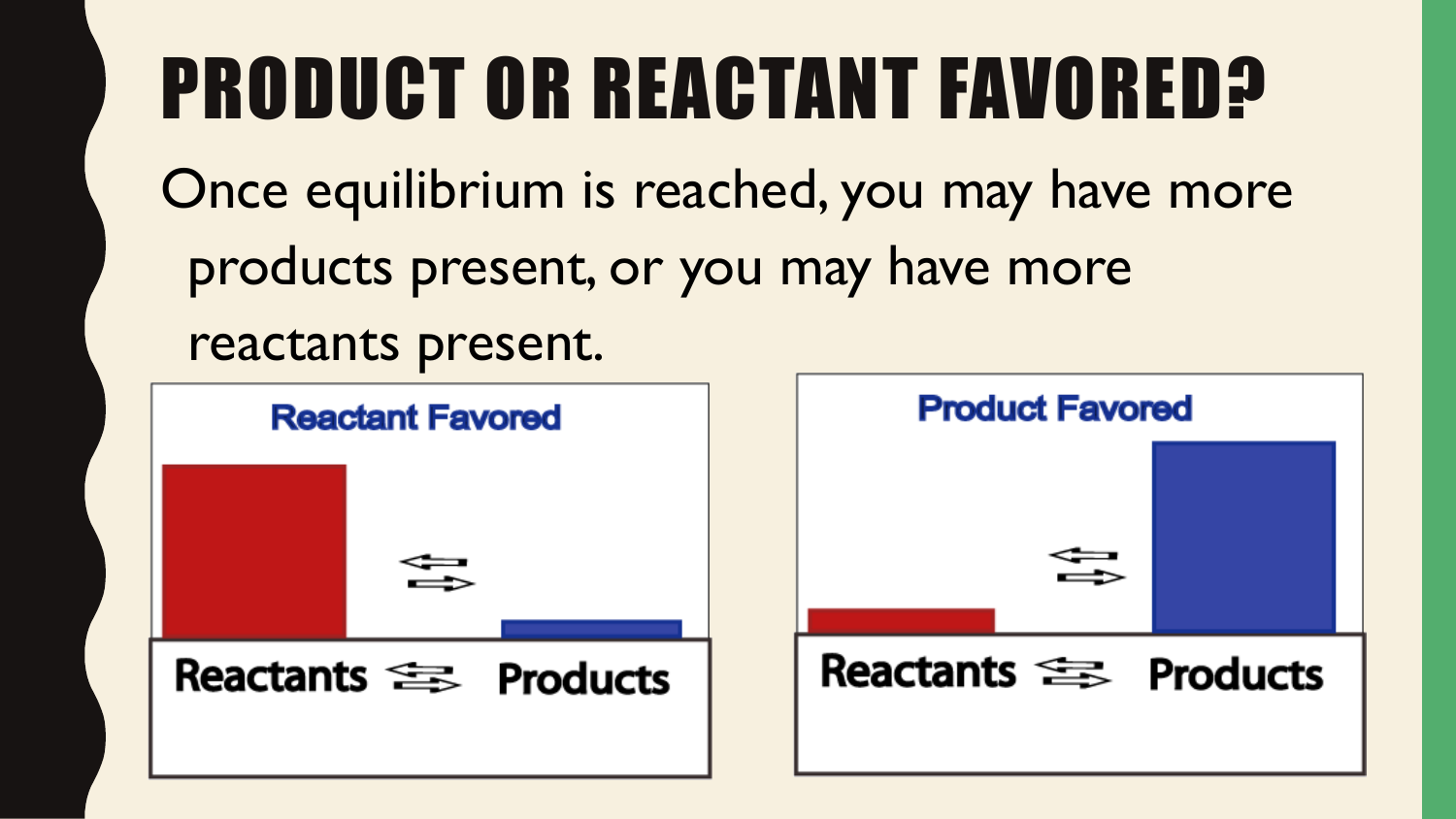### PRODUCT FAVORED OR REACTANT FAVORED?

 $K_{eq}$  is a value (with no units) that allows us to determine if more products or reactants are being made. It is a ratio of products to reactants.

SIMPLIFIED VERSION FIRST:  $K_{eq} =$ 

$$
= \frac{[Products]}{[Reactants]}
$$

- •**K > 1 then more products!**
- **K < 1 then more reactants!**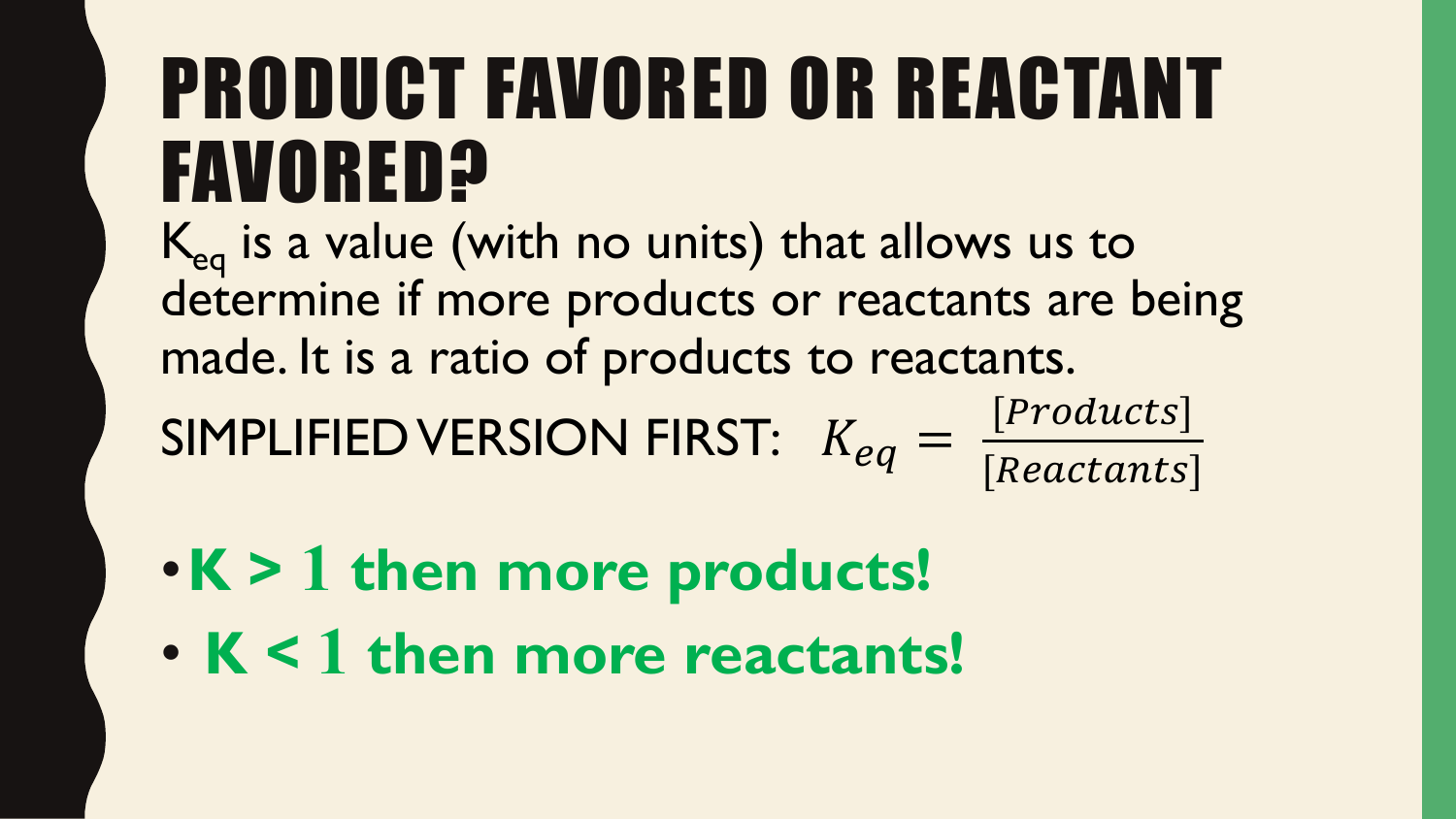## **CALCULATING K<sub>eq</sub>**

•The "Law of Mass Action" will allow us to calculate

Keq – **Ratio of Products over Reactants**

$$
aA + bB \leftrightarrow cC + dD
$$

$$
K_{eq} = \frac{[C]^c[D]^d}{[A]^a[B]^b}
$$

*that we wont use that helps "fix" the units so Keq can have no units. Don't worry about it!*

\* **Remember** how solids and liquids don't factor into equilibrium? They don't have true concentrations so there is nowhere to plug them into Still simplified, there is an additional part **this equation is there!**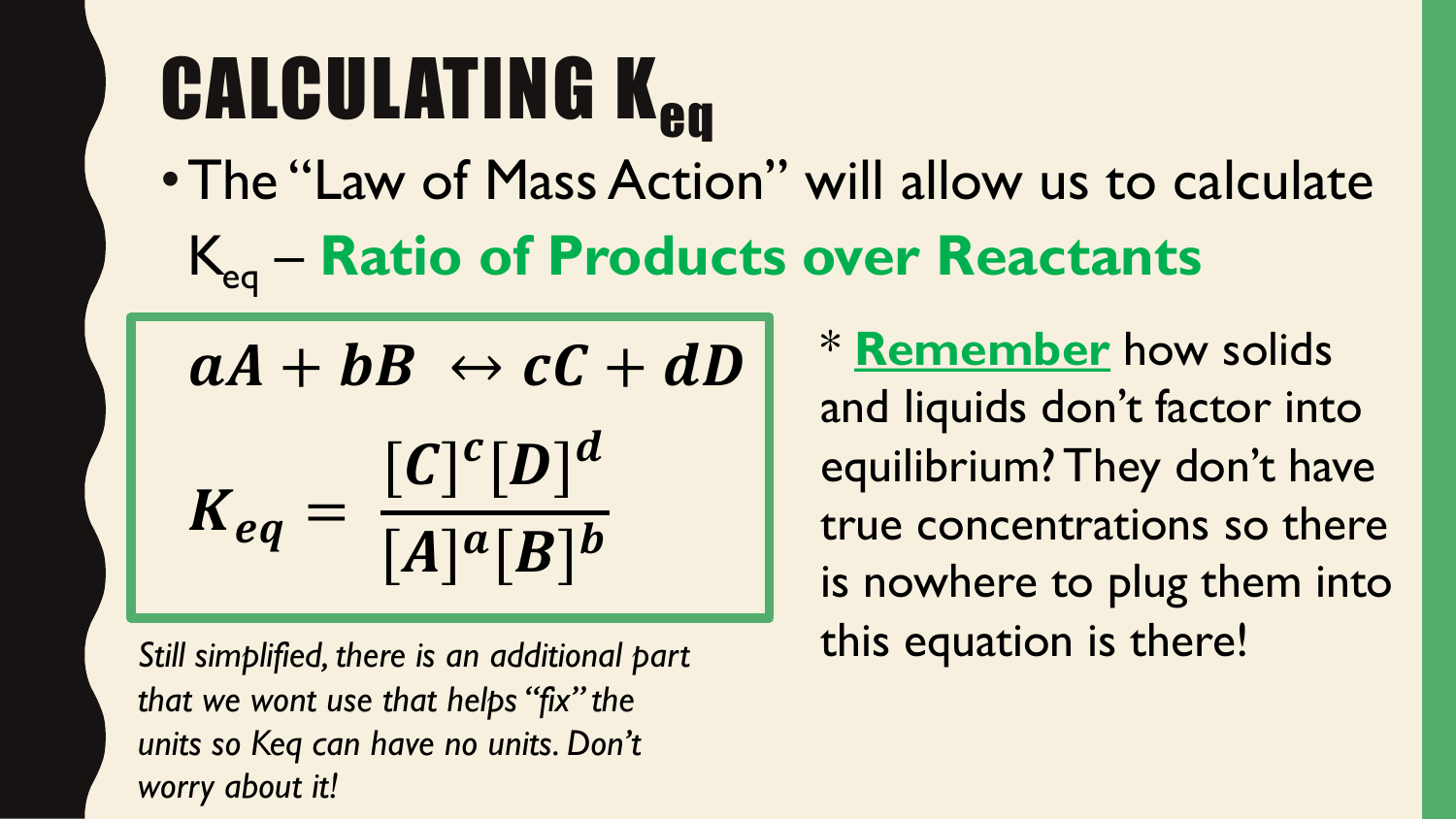### PRACTICE PROBLEM:

•Write the equilibrium expression for the reaction:  $2NO_{2(g)} \leftrightarrow 2NO_{(g)} + O_{2(g)}$  $[C]$  $c[D]$  $\boldsymbol{d}$ 

$$
K_{eq} = \frac{[NO]^2 [O_2]^1}{[NO_2]^2}
$$

$$
K_{eq} = \frac{[C]^c[D]^d}{[A]^a[B]^b}
$$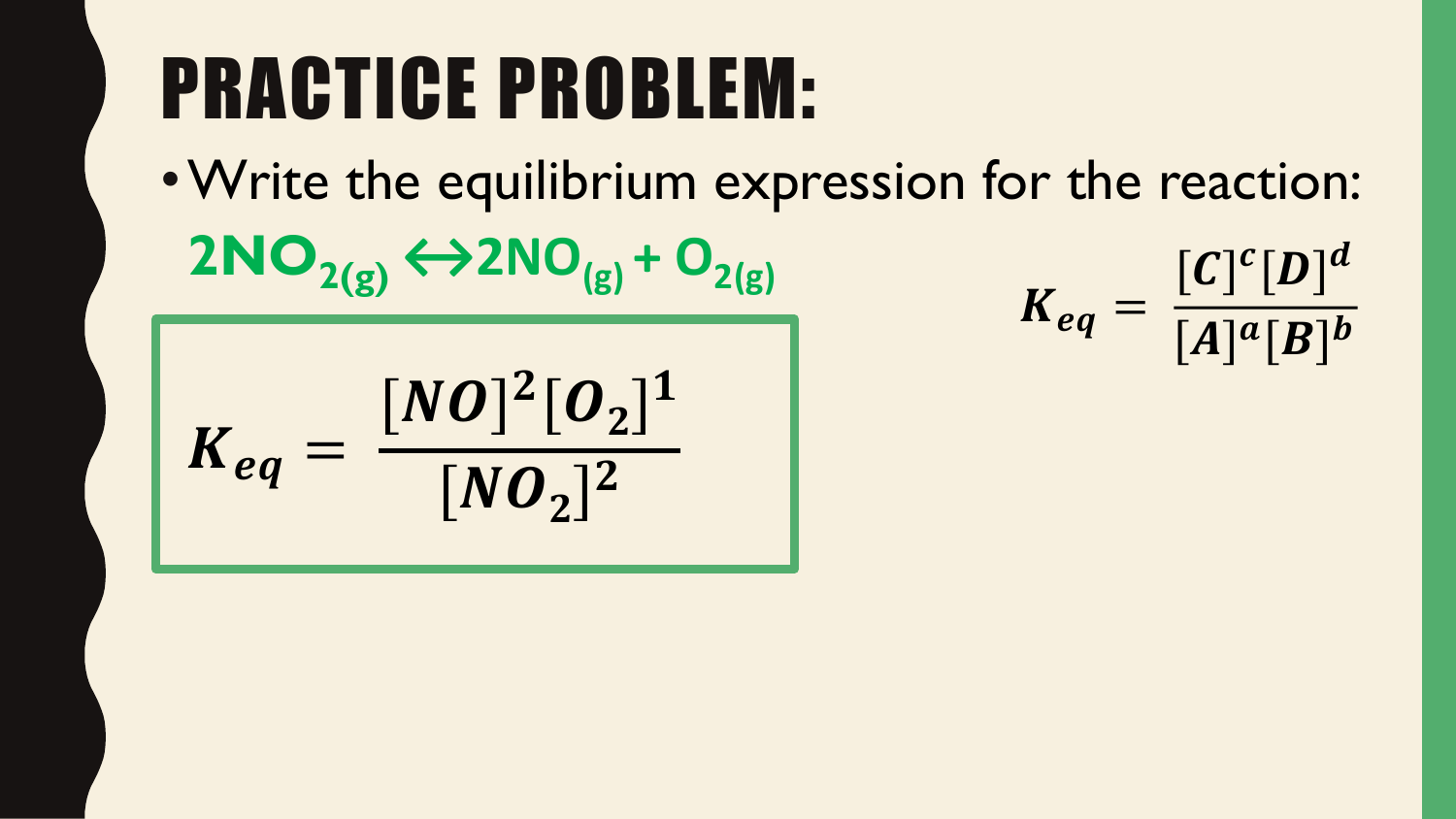#### ASSUME FORWARD REACTION…BUT WHAT IF ASKED FOR BACKWARDS RXN?

• Just flip it! Write K as K' for backwards reaction.  $2NO_{2(g)} \leftrightarrow 2NO_{(g)} + O_{2(g)}$ 

$$
K'_{eq} = \frac{[NO_2]^2}{[NO]^2[O_2]^1}
$$

 $K{'}_{eq}$ =  $\mathbf{1}$  $K_{eq}$ 

*Don't even bother writing the equation flipped! Just flip your Law of Mass Action!*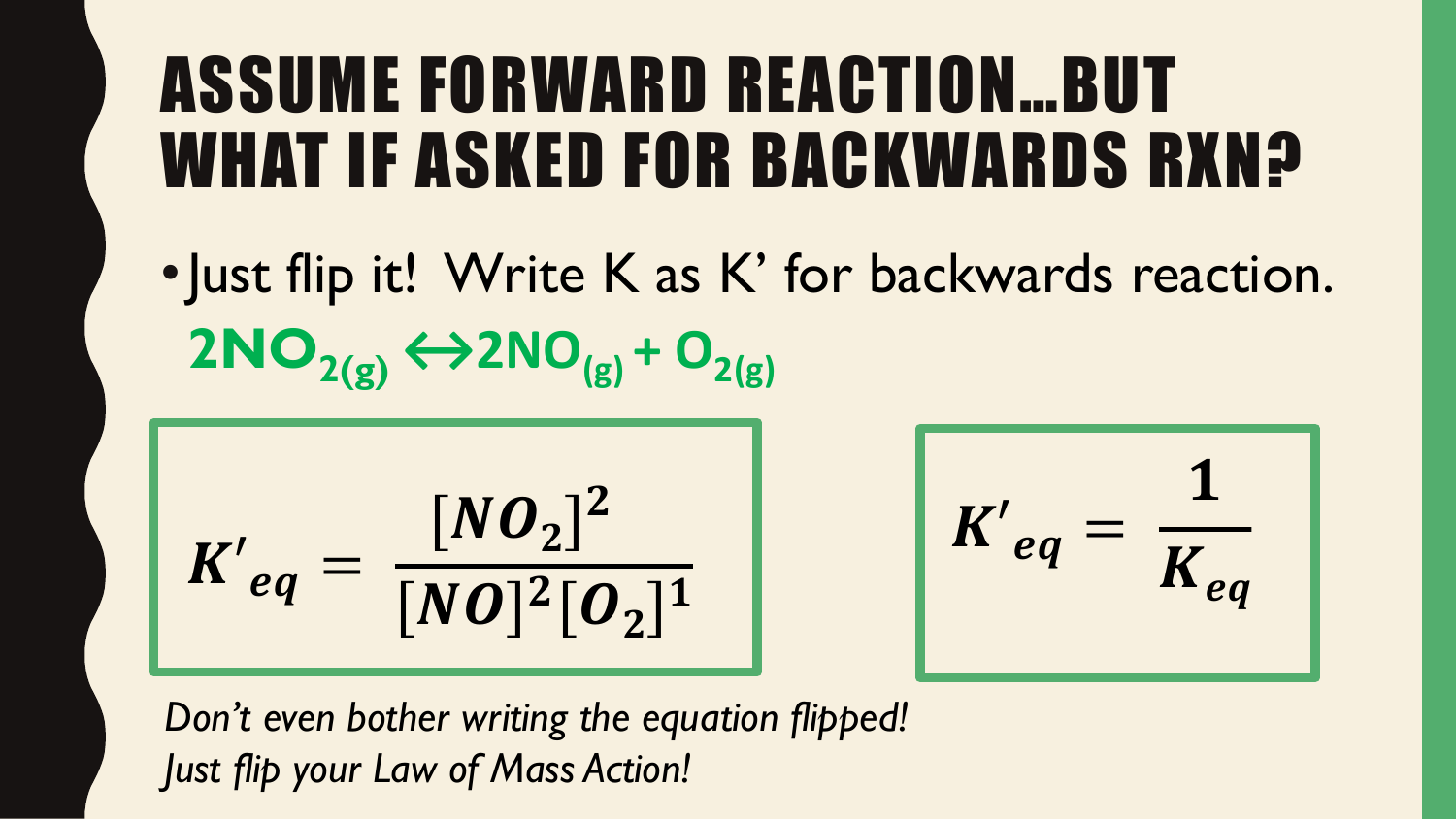### WHAT IF I HAVE PRESSURES NOT [ ] ?

• Just use partial pressures the same way you use concentrations!

$$
aA + bB \leftrightarrow cC + dD
$$

$$
K_{eq} = \frac{(P_c)^c (P_D)^d}{(P_A)^a (P_B)^b}
$$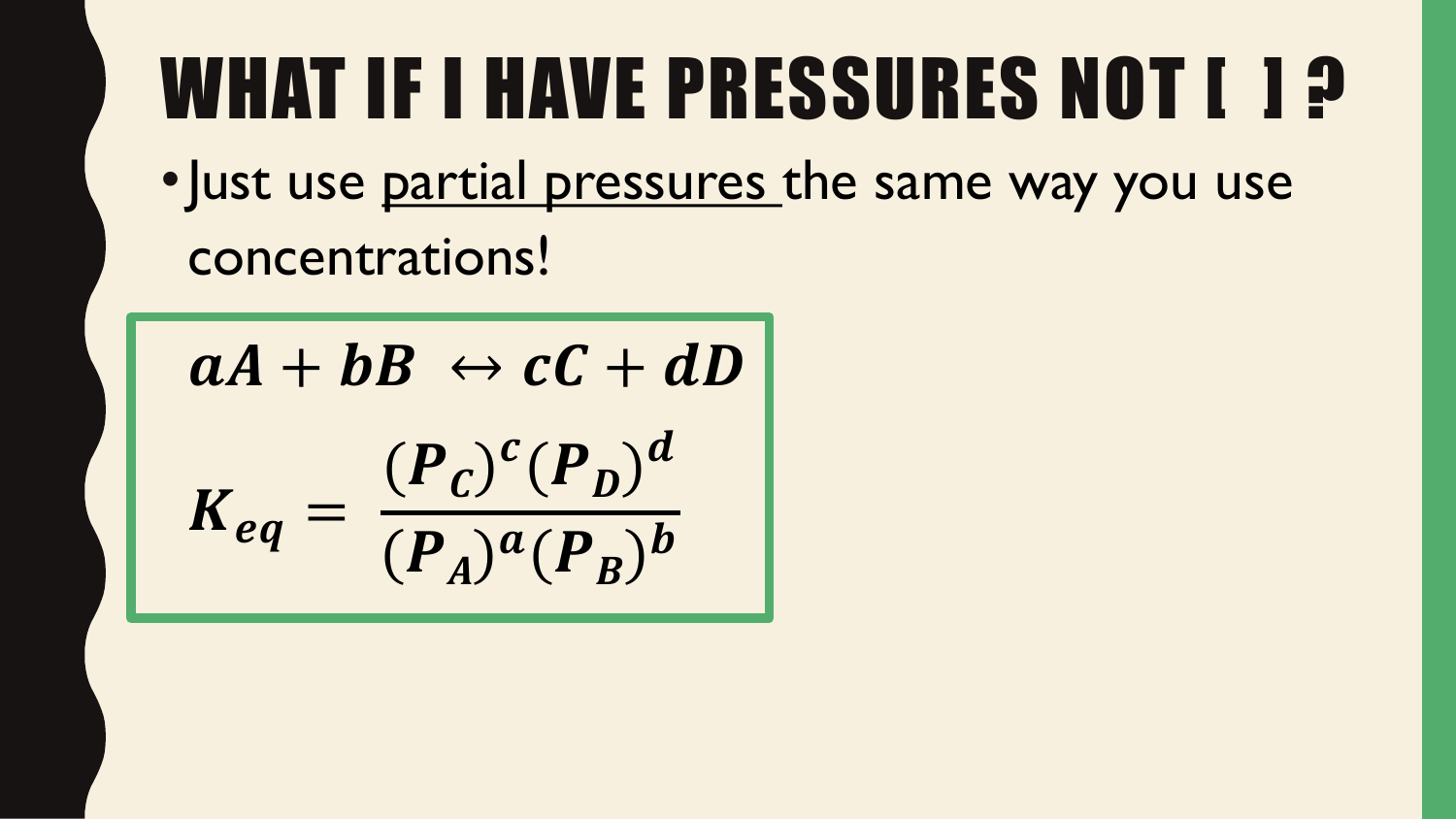### HOW CAN YOU TELL IF IT IS AT EQUILIBRIUM OR NOT?

- •Calculate the values you have, and compare them to the K<sub>eq</sub> value
	- Reaction Quotient is what it is called if it isn't at equilibrium

$$
aA + bB \leftrightarrow cC + dD
$$

$$
Q = \frac{[C]^c[D]^d}{[A]^a[B]^b}
$$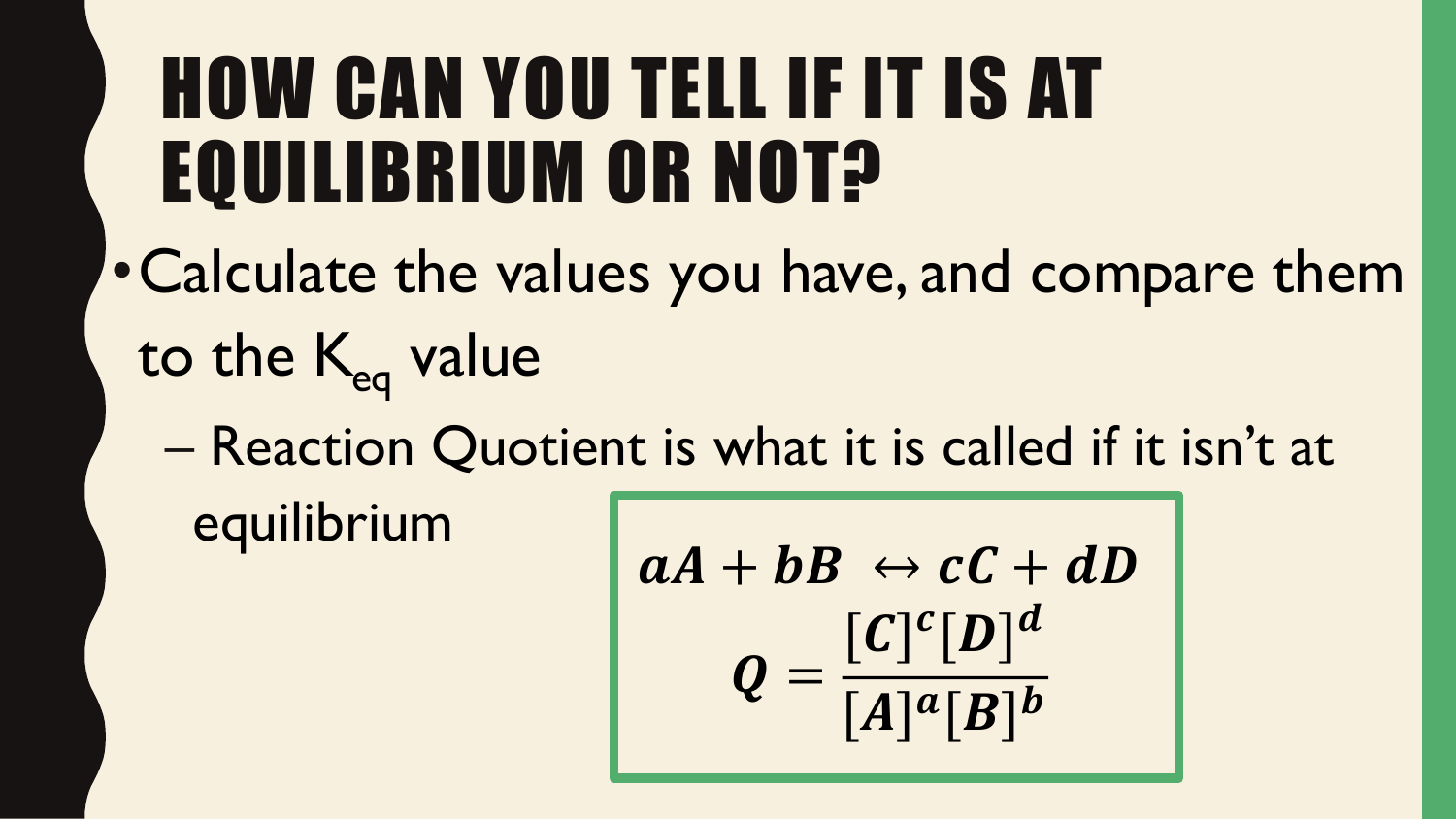## SO WHAT DOES Q TELL YOU?

- **K = Q then you are at equilibrium!**
- **K < Q you have too many products!**
	- SHIFT LEFT until you make enough reactants to get back to equilibrium
- **K > Q you have too many reactants!** – SHIFT RIGHT until you make enough product to get back to equilibrium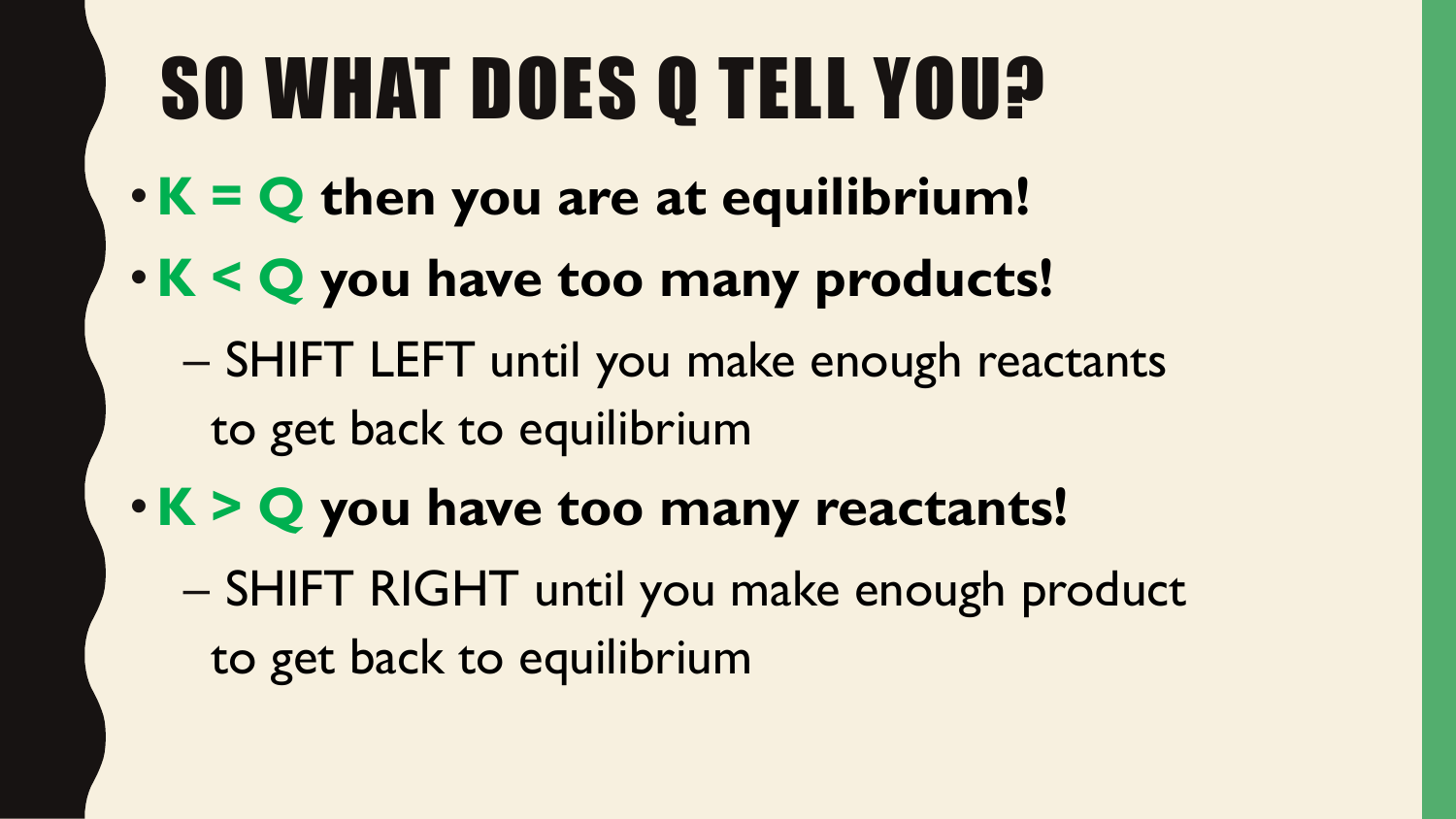## WHY DO WE CARE ABOUT K<sub>en</sub> ?

#### Knowing K<sub>eq</sub> allows you to solve for:

- –Which combos of [ ]s would reach an equilibrium position
- –Whether or not your given [ ]s are at an equilibrium point by comparing to Q
	- If you can compare K and Q then you can predict which way it needs to shift to reach equilibrium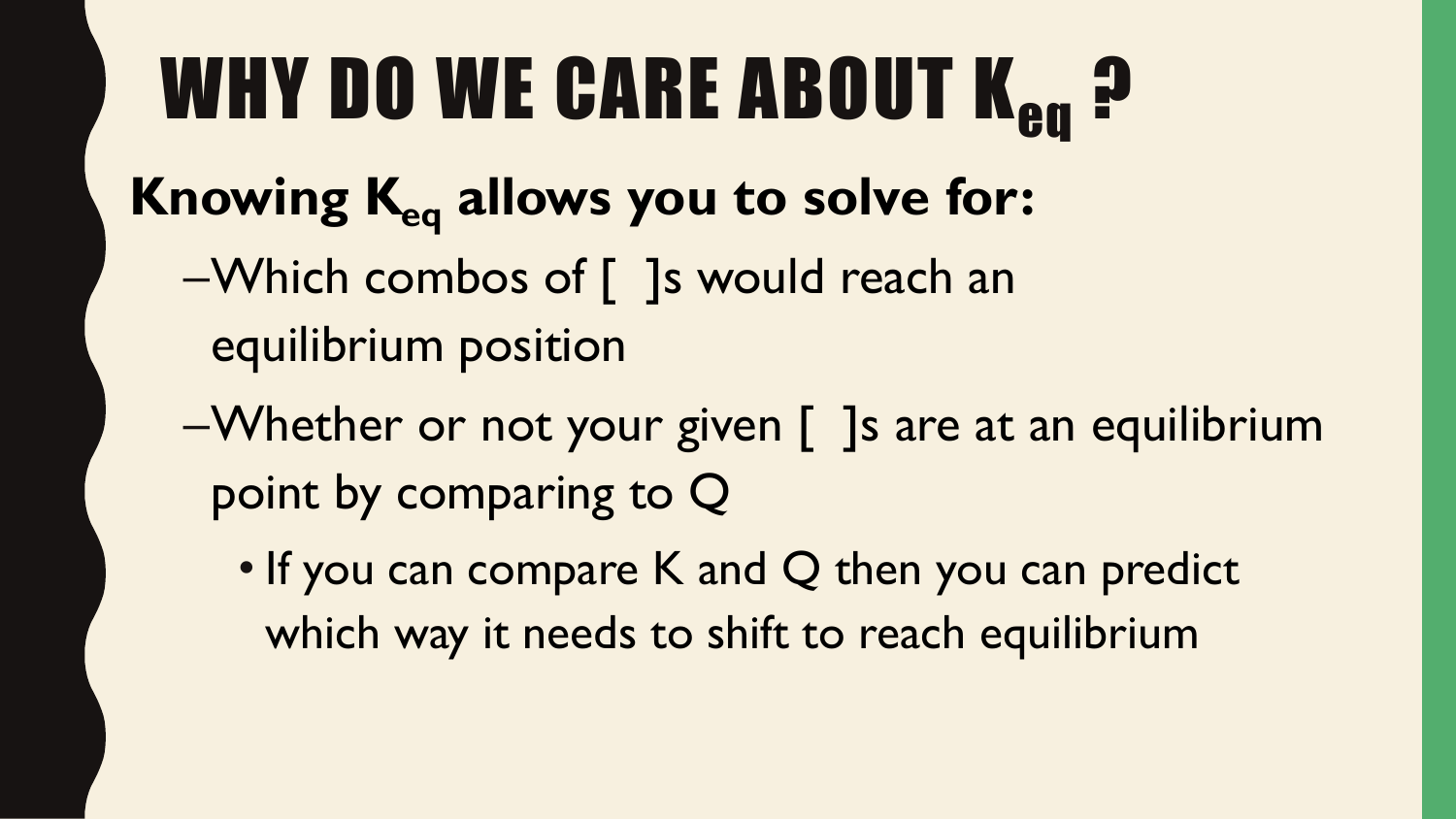### PRACTICE PROBLEM

Given the equation  $X(g) \leftrightarrow Y(g) + 2 Z(g)$ . At a particular *temperature,*  $K = 1.4 \times 10^3$ . If you mixed 1.2 mol Y, 0.070 mol Z, and 0.003 mol X in a 1-L container, in which direction would the reaction initially proceed?  $[Y]^1[Z]^2$  $[1.2]^{1}[0.070]^{2}$ 

$$
Q = \frac{[Y]^{\perp} [Z]^2}{[X]^1} \qquad Q = \frac{[1.2]^{\perp} [0.070]^2}{[0.003]^1} = 1.96
$$

 $K$  1.4  $x$  103  $>$  Q 1.96 **Q is too small - Not enough products! Shift to the RIGHT!**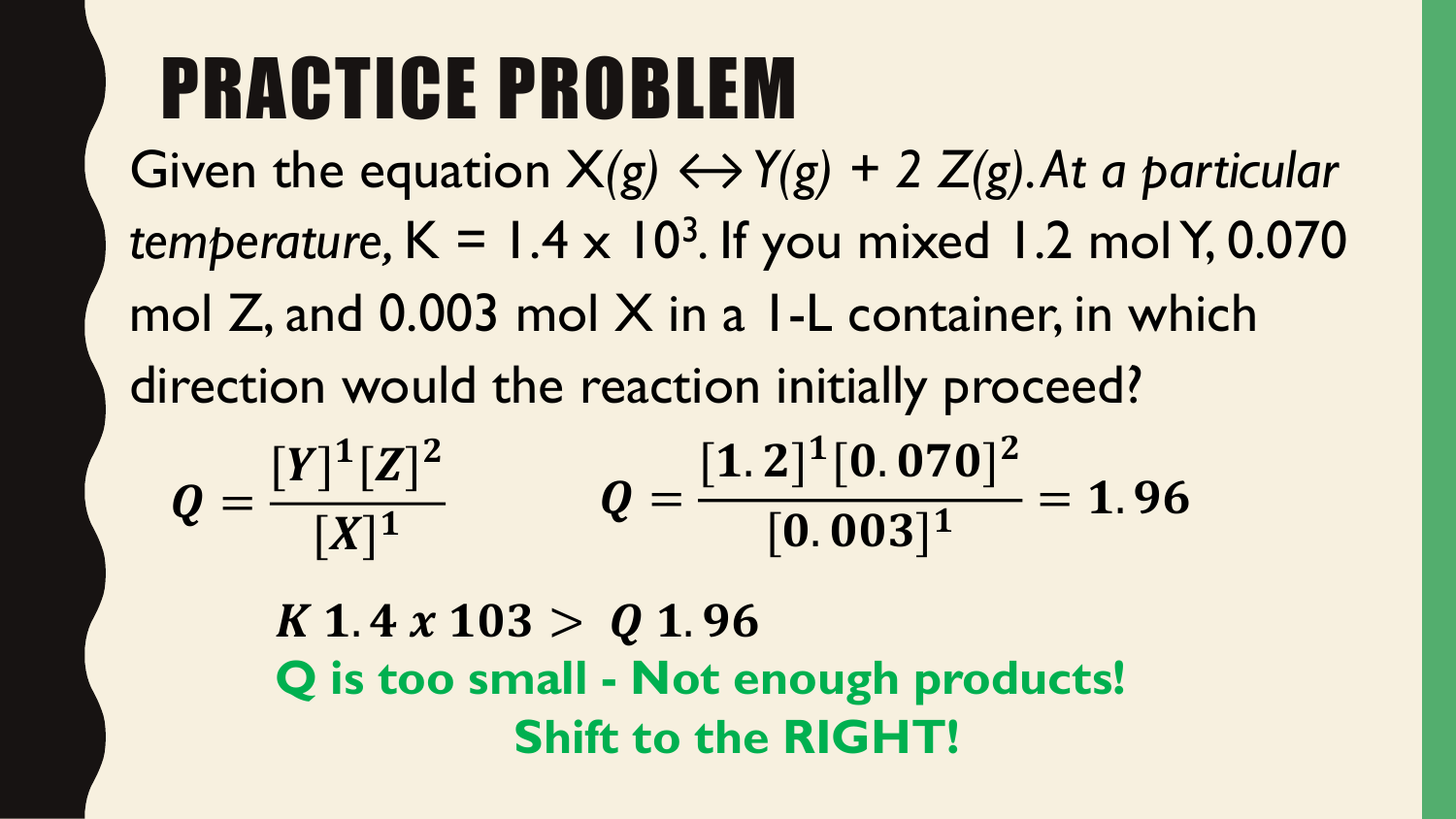### REMEMBER…

#### **These things DON'T CHANGE Keq**

- –Changing Concentrations
- –Changing Pressures
- –Adding Solids or Liquids
- –Adding Catalysts

#### **These things DO CHANGE Keq**

–Temperature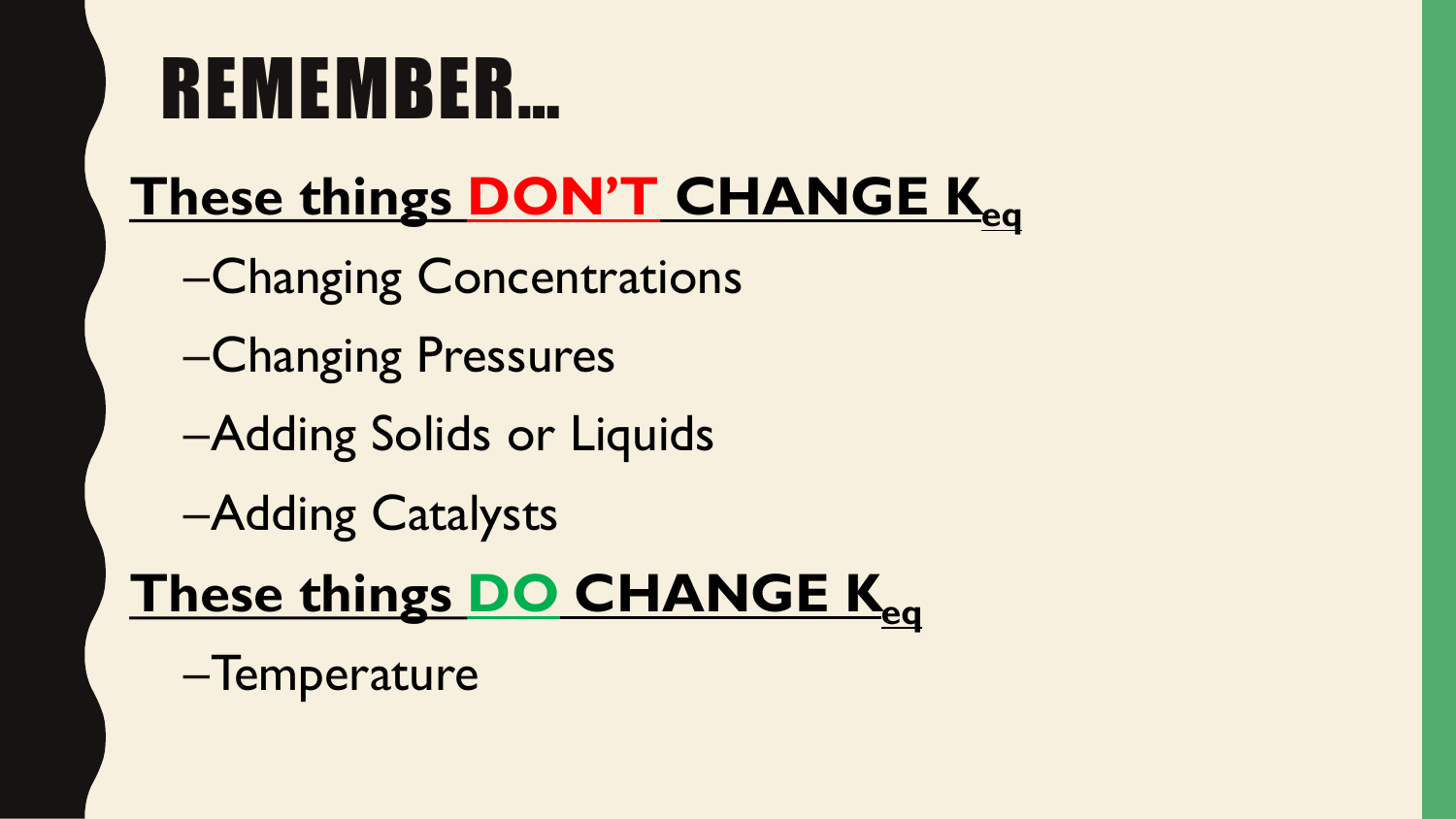### CAN IT CHANGE ANYTHING?

| <b>Factor</b>             | Rate of<br><b>Reaction</b> | Rate<br>Constant k | Equilibrium<br>Point | Equilibrium<br><b>Constant Keq</b> |
|---------------------------|----------------------------|--------------------|----------------------|------------------------------------|
| $\Delta$ []               |                            |                    |                      |                                    |
| $\Delta$ Pressure         |                            |                    |                      |                                    |
| $\triangle$ Surface Area  |                            |                    |                      |                                    |
| $\triangle$ Amount of s/l |                            |                    |                      |                                    |
| <b>Inert Gas</b>          |                            |                    |                      |                                    |
| Catalyst                  |                            |                    |                      |                                    |
| Temperature               |                            |                    |                      |                                    |